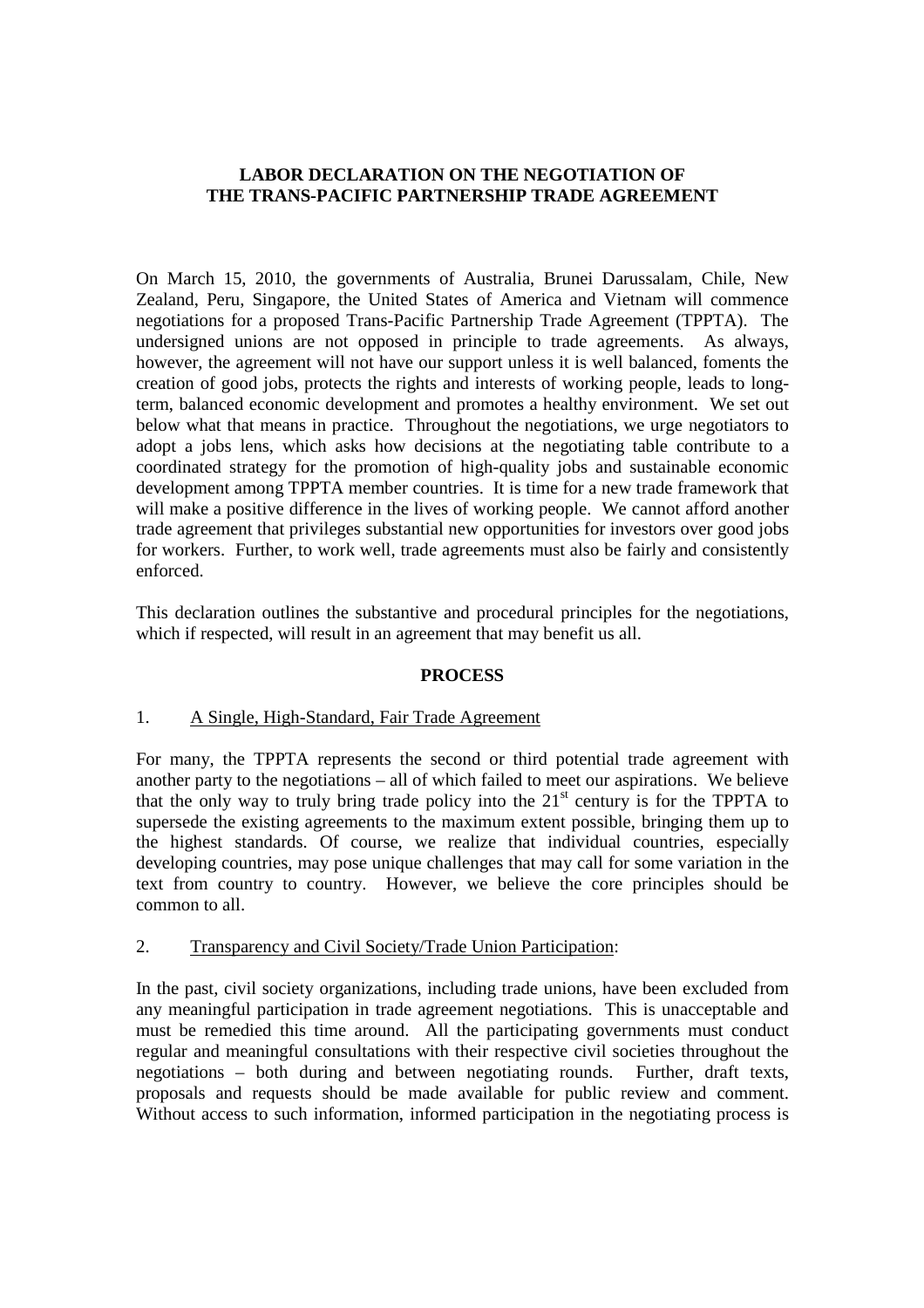impossible. Finally, the respective legislatures must have an opportunity to conduct full and open hearings and to amend the agreement.

#### **SUBSTANCE**

#### 1. Worker Rights

Labor rights are an essential component of trade. Workers who are able to exercise their fundamental labor rights are empowered to bargain collectively for better wages and working conditions, ensuring that the benefits of trade accrue not only to capital but also to labor. Unfortunately, most of the agreements among the proposed TPPTA parties contain either no labor provisions or very weak ones. The TPPTA must at a minimum require that each party adopt and maintain laws and regulations consistent with the International Labor Organization (ILO) core labor rights and effectively enforce those rights, as well as all domestic laws with regard to wages, hours of work and safety and health. Further, parties must commit not to derogate from these laws. A violation of these and other labor obligations should be subject to effective dispute resolution procedures with strong remedies up to and including trade sanctions should more cooperative efforts fail. The monitoring of these provisions should include workers' and employers' representatives, and the agencies responsible for enforcement must be adequately resourced.

Further, as labor laws of each of the potential TPPTA parties fall short, to varying degrees, of the core labor rights, we urge governments to initiate immediately a process, together with workers and employers representatives, to identify ways in which to bring labor laws into compliance with those international minimum standards. Those efforts should be concluded in tandem with completion of any TPPTA.

#### 2. Investment

Most current trade agreements contain investment provisions that allow foreign investors to claim substantive and procedural rights above and beyond those that domestic investors enjoy. Further, flawed investor-to-state dispute resolution mechanisms contain none of the controls, such as an exhaustion of remedies requirement or a standing appellate mechanism that could limit abuse of this private right of action. Under certain existing investment chapters, investors have used the rules on expropriations and the minimum standard of treatment to challenge environmental laws and public health and safety protections, among others. Together, these and other investment provisions may provide foreign investors greater rights than the rights available to domestic investors in their own legal systems. The TPPTA should not include an investor-to-state dispute resolution mechanism, nor should the rules allow for challenges to legitimate public interest regulations. Foreign investors simply must not be given any greater rights than those enjoyed by domestic investors.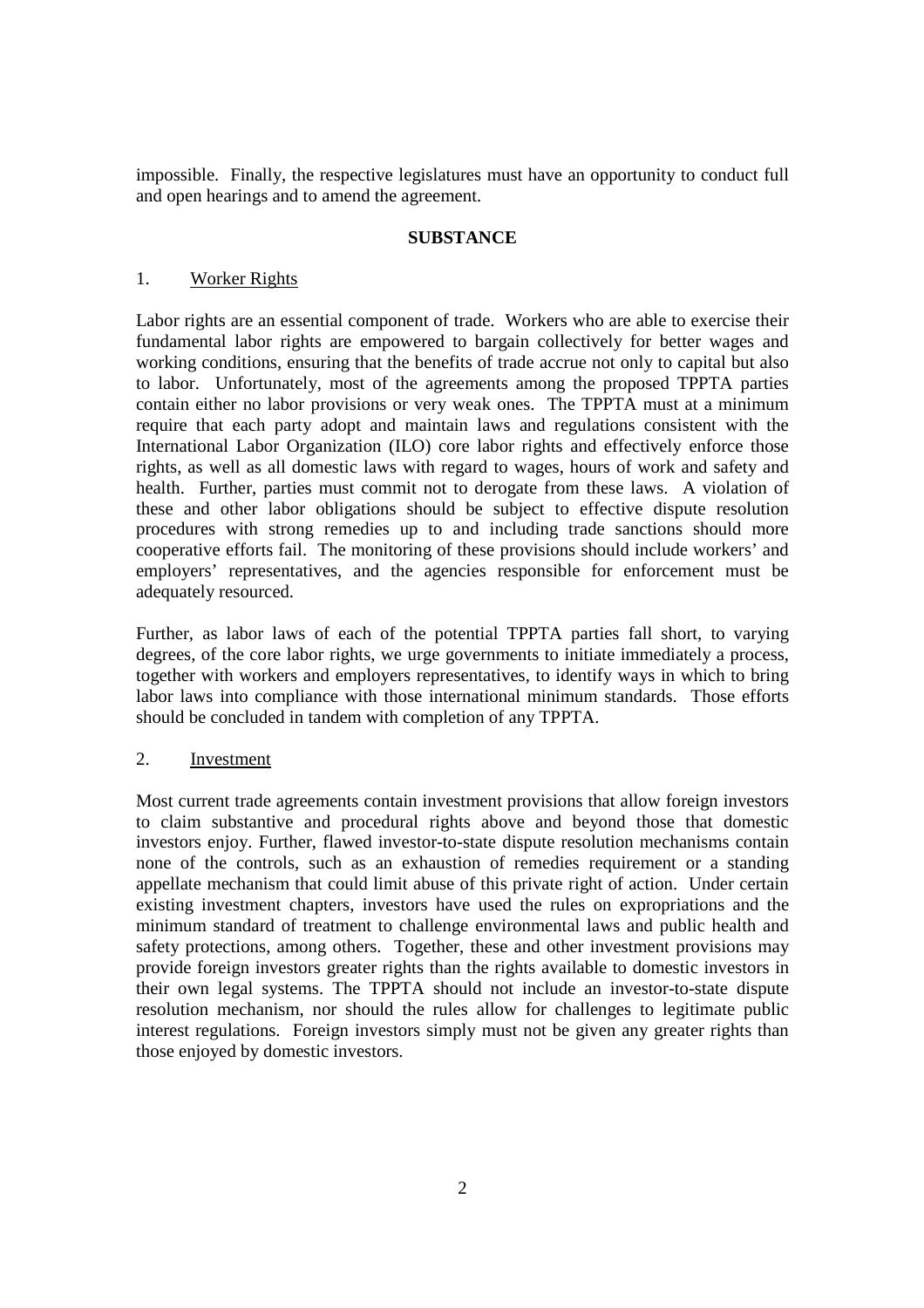# 3. Services

Except for the very limited situation in which *no* private providers compete with a government provided service, any public service can be subject to the rules of a trade agreement. This allows parties to challenge domestic policies that protect governmental services if they believe these policies put private providers at a competitive disadvantage - even where government involvement is necessary to guarantee access to essential services in areas such as health care, education, and utilities. Services rules also penalize governments that reverse privatizations, even if such privatizations have lowered service quality or have led to less public accountability and access.

The TPPTA must include a broad, explicit carve-out for essential public services, including education, employment services, health care, post, sanitation, social services, transport and utilities. Public services should be excluded regardless of whether or not the public provider competes with private providers. In addition, governments must retain their ability to regulate foreign service providers in order to enact and enforce certification and licensing standards, consumer protections, and other public interest laws. We also urge that the negotiations proceed on a positive list approach.

Further, we are concerned that existing trade agreements contain ambiguous language that may constrain the ability of governments to adopt prudential financial regulations, including structural separation between commercial and proprietary trading banking institutions. We urge negotiators to make absolutely clear that efforts by a country to prudentially regulate its financial sector will not run afoul of financial services rules.

## 4. Environment

Protection of the environment is a critical trade policy objective. Trade rules should require full compliance with an agreed-upon set of multilateral environmental agreements, with effective sanctions for non-compliance. At the same time, the agreement must ensure that other rules, such as investment rules on expropriation, do not jeopardize efforts to enact and enforce environmental laws and regulations.

## 5. Procurement

Often, governments use procurement policy in furtherance of important public policy aims such as local economic development and job creation. Governments have also conditioned procurement to promote environmental and social goals. Governments should ensure that the procurement chapter does not constrain the ability of central, regional or local governments and authorities to carry out these objectives.

## 6. Intellectual Property and Health

Intellectual property rules and other provisions in trade agreements have been used to weaken the ability of governments to supply medicines to their citizens at an affordable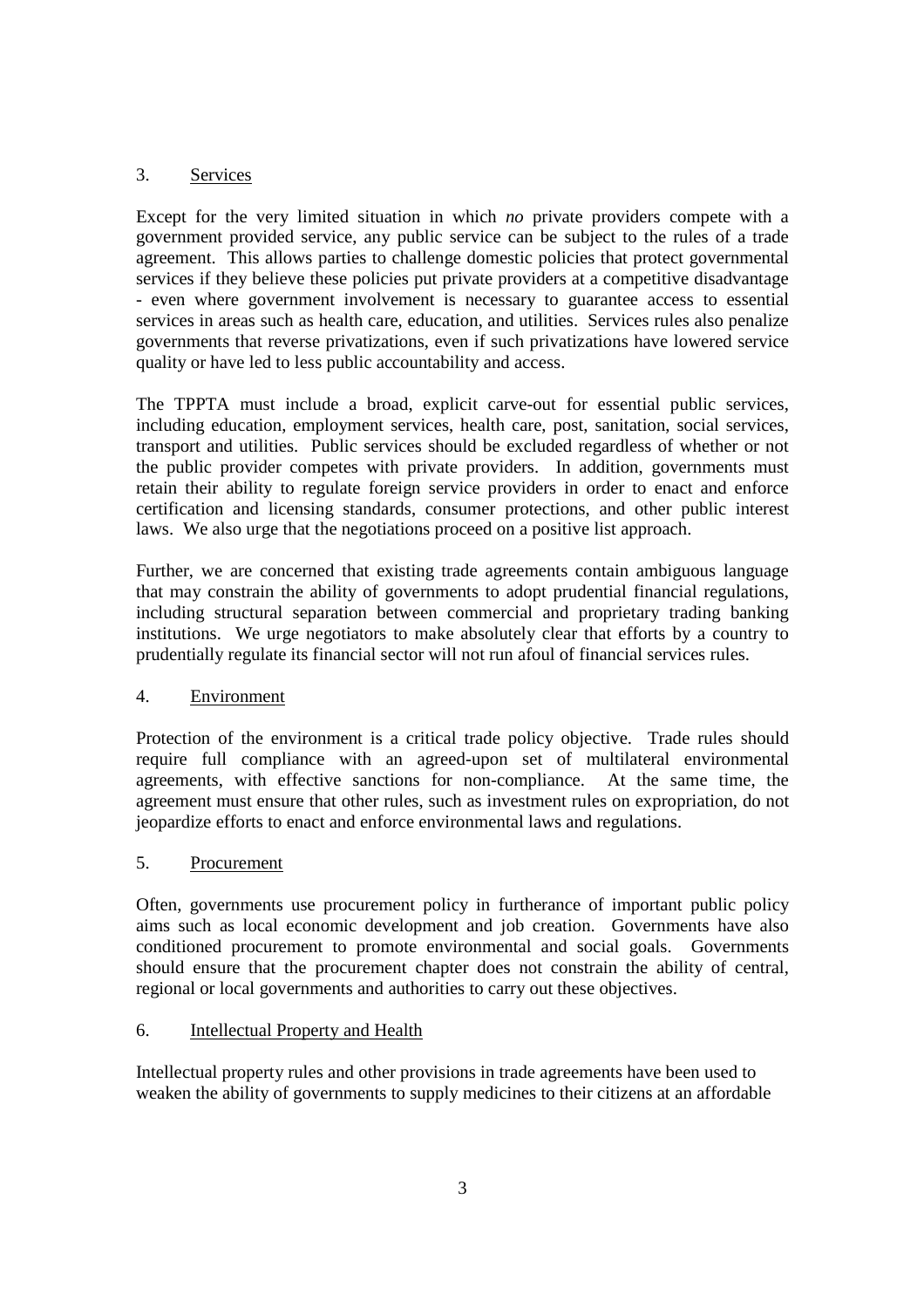cost. We oppose any government efforts in the context of the TPPTA to negotiate language that would reduce access to affordable medicines.

## 7. Consumer Protection

Our domestic consumer safety and trade policies must be crafted to prevent tainted or defective products from reaching our shores and, subsequently, our shelves. Such goods present a serious threat to the general public. Thus, the agreement should include language that would further facilitate cross-border food and consumer and industrial product safety inspections by, for example, giving safety inspectors of a TPPTA member enhanced rights to inspect the facilities of another member. The TPPTA should also include language requiring country of origin labeling, which would clearly identify the origin of food and consumer goods, as well as labeling of GMO-containing goods.

# 8. Market Access

In many previous trade agreements, tariff reductions have not resulted in new access. We urge negotiators to pay particular attention, and give particular emphasis, to ensuring that any market access expected from the agreement is actually achieved. Effective market access depends on addressing both tariff and non-tariff measures, though we recognize that non-tariff measures to protect health, public safety and the environment serve an important purpose if fairly applied. Further, while taking into account the complexity of the global supply chain, the rules of origin should be negotiated such that the signatories are the primary beneficiaries of any new market access.

## 9. Trade Remedies

The TPPTA should not in any way weaken trade remedy and safeguard mechanisms.

## 10. Competition Policy

We are greatly concerned that the current competition chapter of the P-4 agreement could compromise the right of governments to provide services on a privileged or monopoly basis, and to support economic development. We oppose any move to make the P-4 language with regard to public services enforceable in the TPPTA and urge greater protection for public services and economic development.

## 11. Temporary Movement of People

We do not believe that a trade agreement is the proper instrument to make commitments on the temporary movement of people.

## 12. Beneficiaries

Negotiators should ensure that countries not party to the agreement cannot gain its benefits.